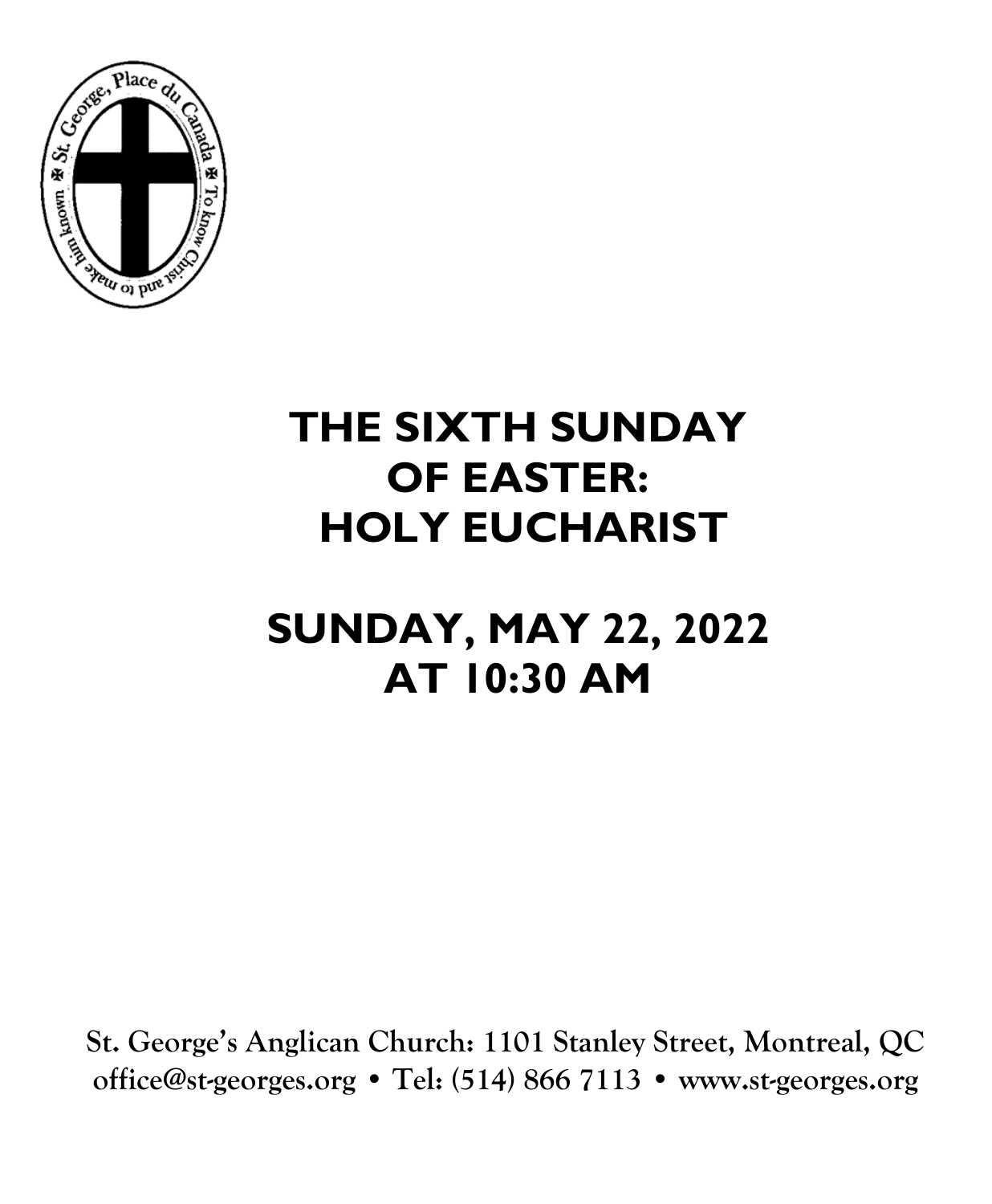### **WELCOME TO ST. GEORGE'S CHURCH**

## K

"To know Christ and to make Him known"

Our Motto<br><sup>2</sup> wn" "Connaître le Christ et le faire connaître"

## X

#### **Our Mission Statement:**

To actively witness to the faith that is given to each of us as we open our hearts and minds to God, and to share this wholeheartedly with those who live, work and study in downtown Montreal through the transforming love of Jesus and the empowering of the Holy Spirit.

#### **INSTRUCTIONS ON WORSHIPING DURING COVID-19**

We are trying to keep everyone safe while we come together for our service. We ask that you follow the guidelines that have been set out by the government and by the Diocese of Montreal.

- Please sit in an open pew and maintain a 1 m distance from fellow worshipers who are not in your bubble. You may speak with fellow worshippers from your seat but please do not visit others in their pews.
- **Please wear your mask at all times while in the church sanctuary**. It must cover your nose and mouth. The preacher, choir, readers and celebrant are able to remove their mask when they are more than 2 meters from the congregation.
- The priest, deacon or lay ministrant will bring communion to you in your pew. Please stand if you would like to receive. Because of the restrictions, only the bread is being served, but be assured you receive the full benefits of communion
- Washrooms are available. There are spray bottles and paper towels to sanitize after use.
- Please either take your bulletin with you or place it in the recycling bin on your way out. Please do not leave them in your pew.
- You are invited to coffee hour in the parish hall after the service. Please keep 1 meter distancing. You may remove your mask to have refreshments.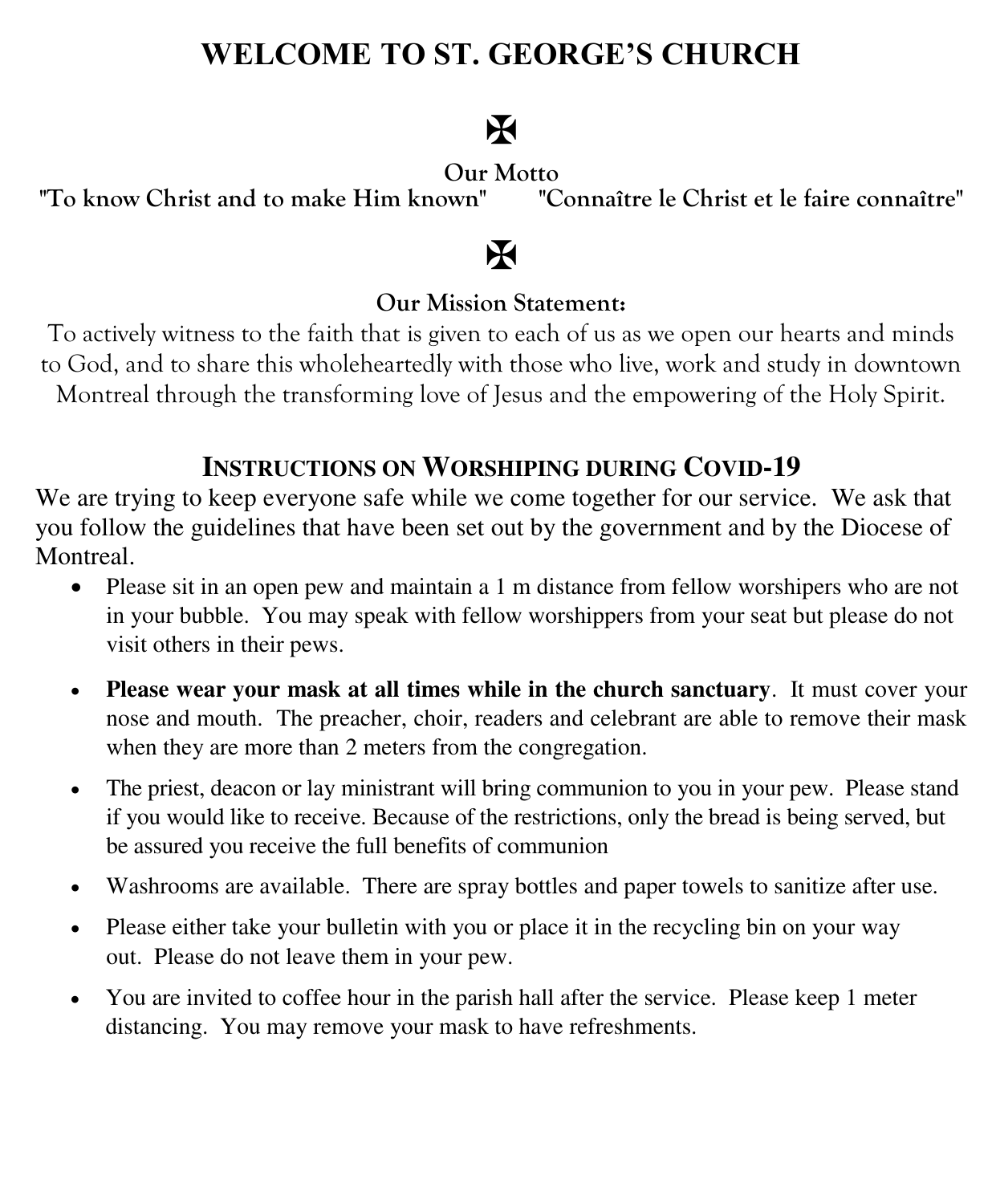**Ministering in the service today ... Celebrant:** The Rev. Susan Searle; **Preacher:** The Rev. Dr. Holly Ratcliffe; **Server:** Patrick Burrowes; **Readers:** Celine Giangi, Tracy Davidson; **Intercessor:** Carol Lord; **Greeters:** Tom Davidson, Madeleine Bonnard; **Altar Guild:** Evelyn Hadley; **Sunday School:** Amelie-Catherine Boucher, Claire-Emmanuelle Boucher; **Music Director**: Jean-Sébastien Allaire; **Organist:** Philip Crozier

*(Please join in the congregational parts of the service, which are shown in bold print.)* 

**Prelude**: Con moto (Fantaisie en mi bémol majeur) *Camille Saint-Saëns (1835-1921)* 

4. King tri-um-phant, King vic to - rious, take your throne our hearts with - in, 3. King of mer  $-cy$ , you have saved us from the haunt ing sense of loss, 2. King of life, you have  $cre - a - \text{ted}$  wheat in gold - en har - vest spread: 1. King of love, O Christ, we crown you Lord of thought and Lord of will,  $\oint$ .  $\frac{1}{\bullet}$  $\frac{1}{\bullet}$  $\overline{\phantom{0}}$  $\bullet$   $\bullet$   $\bullet$   $\bullet$  $\overline{\phantom{a}}$  $\overline{\cdots}$ lest the might of fierce temp-ta - tion snare us in - to - dead - ly sin. nail ing in your vast com pas  $\overline{\phantom{a}}$  sion sin's in dict-ment to the cross. make your ser-vants strong to serve you by the gift of dai - ly bread. each de-mand of your high chal-lenge ded - i - ca - ted to ful - fil;  $\oint$ .  $\overline{\phantom{a}}$  $\overline{\phantom{a}}$  $\bullet$  $\overrightarrow{a}$  $\overline{\phantom{a}}$ By the Spir-it's rich a-noint-ing, grant us strength life's race to run, Those who love, by your sore ang-uish, from the past you cleanse and free, Feed us with your bod - y bro - ken, with your blood out - poured sus tain, we with you by grace co-work-ers, till, where hu - man foot has trod,  $\breve \Phi$  $\overrightarrow{a}$  ,  $\overrightarrow{b}$  ,  $\overrightarrow{a}$  ,  $\overrightarrow{a}$  $\overrightarrow{ }$  $\overline{\phantom{0}}$  $\begin{array}{|c|c|c|}\hline \rule{0.2cm}{0.2cm} \rule{0.2cm}{0.2cm} \end{array}$ till the power of sin be van - quished, till the prize of God be won. that our souls di - vine - ly strength-ened may the life  $e$  - ter - nal gain.<br>breath-ing-words of ab - so - lu - tion- throned and reign-ing- from the tree. that our souls di - vine-ly strength-ened may the life  $e$  peo-ples, kings, do - min-ions, rac - es, own the em-pire of our God.  $\oint$ .  $\overline{\phantom{a}}$  $\overline{\phantom{a}}$  $\overline{\bullet}$  $\bullet$   $\bullet$   $\bullet$   $\bullet$  $\overline{\phantom{a}}$  $\overrightarrow{\cdot}$  $\overline{\cdots}$ Processional Hymn: #451 – "KING OF LOVE, O CHRIST…" *Please stand & sing*

TEXT: John Keble (1792-1866). MUSIC: Melcombe; Samuel Webbe the elder (1740-1816).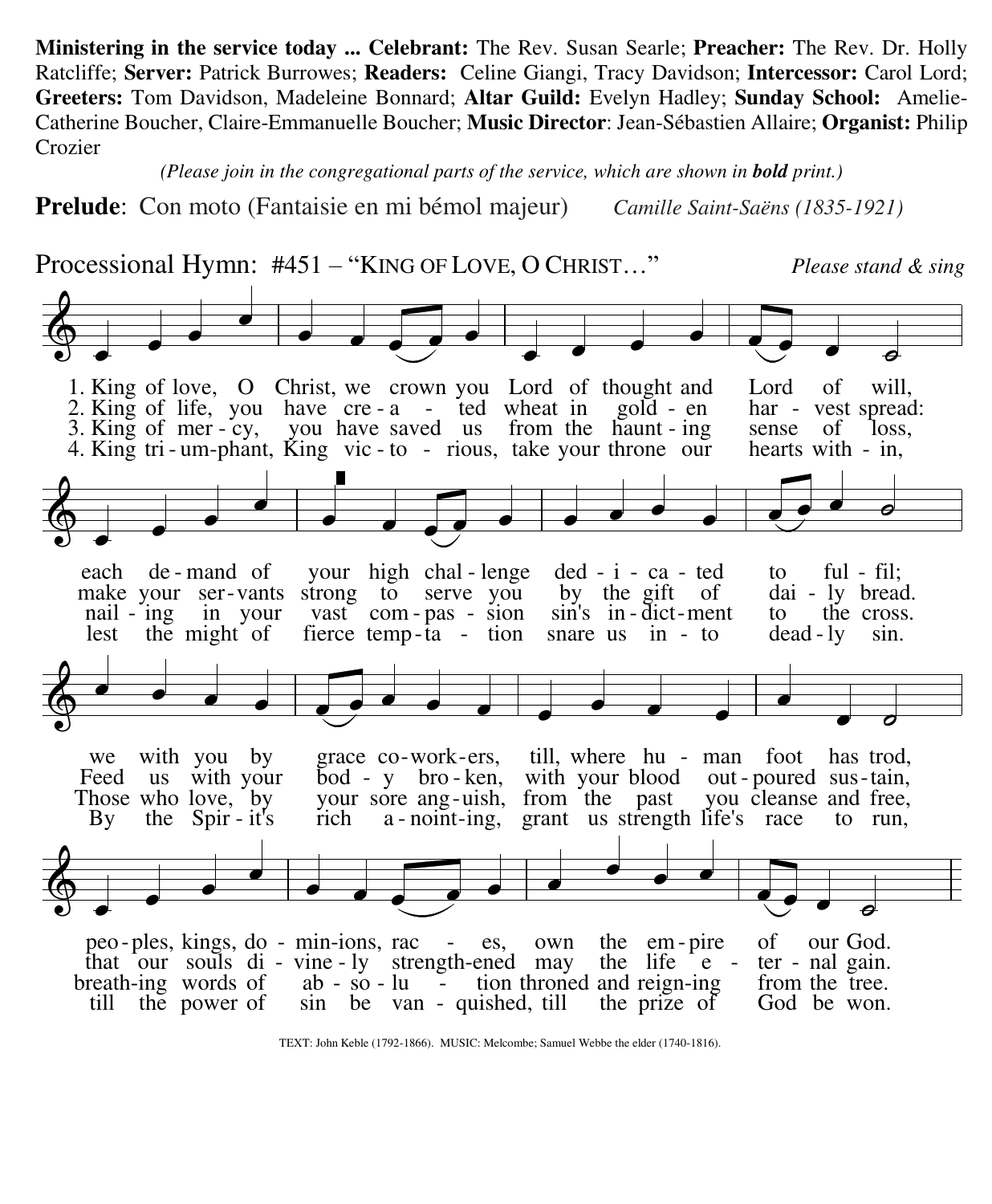#### **The Easter Greeting**

*Priest:* Alleluia! Christ is risen.<br>*People:* The Lord is risen indee

*People:* **The Lord is risen indeed! Alleluia!** 

*Priest:* May his grace and peace be with you.<br>*People:* May he fill our hearts with jov.

May he fill our hearts with joy.

*Priest*: Almighty God,

*All:* **to you all hearts are open, all desires known, and from you no secrets are hidden. Cleanse the thoughts of our hearts by the inspiration of your Holy Spirit, that we may perfectly love you, and worthily magnify your holy name; through Christ our Lord. Amen.**

#### **The Collect of the Day**

*Priest:* Merciful God, you have prepared for those who love you riches beyond imagination. Pour into our hearts such love toward you, that we, loving you above all things, may obtain your promises, which exceed all that we can desire; through Jesus Christ our Lord, who is alive and reigns with you and the Holy Spirit, one God, now and for ever. **Amen.** 

#### **First Reading** *Please be seated*

*Reader:* Une lecture tirée du Livre des Actes des Apôtres.

Pendant la nuit, Paul eut une vision : un Macédonien lui apparut, debout, qui lui faisait cette demande : « Passe en Macédoine et viens à notre secours. » À la suite de cette vision de Paul, nous avons aussitôt cherché à partir pour la Macédoine, car nous en avons déduit que Dieu nous appelait à y porter la Bonne Nouvelle. De Troas nous avons gagné le large et filé tout droit sur l'île de Samothrace, puis, le lendemain, sur Néapolis, et ensuite sur Philippes, qui est une cité du premier district de Macédoine et une colonie romaine. Nous avons passé un certain temps dans cette ville et, le jour du sabbat, nous en avons franchi la porte pour rejoindre le bord de la rivière, où

During the night Paul had a vision: there stood a man of Macedonia pleading with him and saying, "Come over to Macedonia and help us." When he had seen the vision, we immediately tried to cross over to Macedonia, being convinced that God had called us to proclaim the good news to them. We set sail from Troas and took a straight course to Samothrace, the following day to Neapolis, and from there to Philippi, which is a leading city of the district of Macedonia and a Roman colony. We remained in this city for some days. On the sabbath day we went outside the gate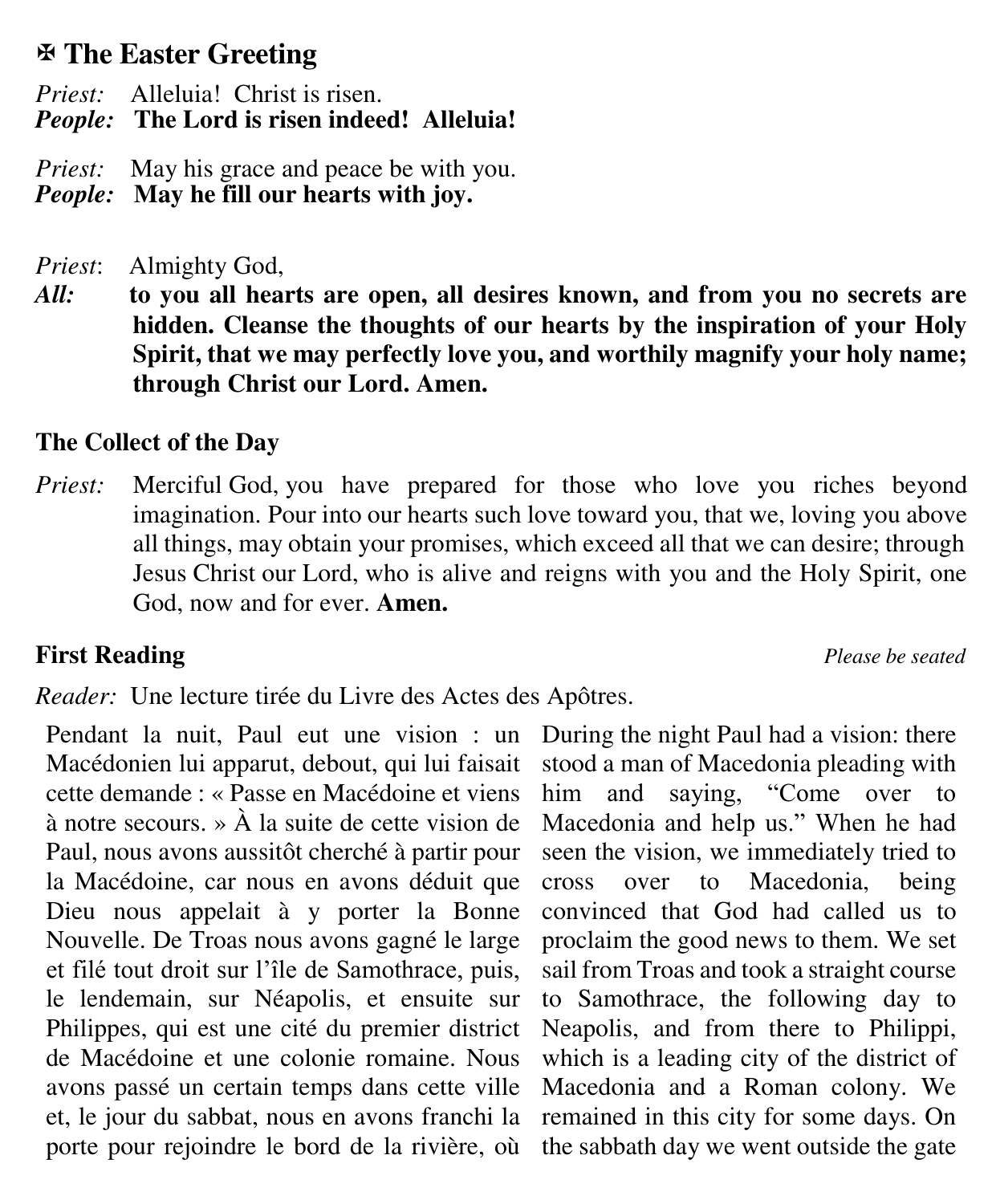nous pensions trouver un lieu de prière. Nous nous sommes assis, et nous avons parlé aux femmes qui s'étaient réunies. L'une d'elles nommée Lydie, une négociante en étoffes de pourpre, originaire de la ville de Thyatire, et qui adorait le Dieu unique, écoutait. Le Seigneur lui ouvrit l'esprit pour la rendre attentive à ce que disait Paul. Quand elle fut baptisée, elle et tous les gens de sa maison, elle nous adressa cette invitation : « Si vous avez reconnu ma foi au Seigneur, venez donc dans ma maison pour y demeurer. » C'est ainsi qu'elle nous a forcé la main.

*Reader:* Parole du Seigneur. Acts 16.9-15 *People:* **Nous rendons grâce à Dieu.** *A moment of silence is observed*

by the river, where we supposed there was a place of prayer; and we sat down and spoke to the women who had gathered there. A certain woman named Lydia, a worshipper of God, was listening to us; she was from the city of Thyatira and a dealer in purple cloth. The Lord opened her heart to listen eagerly to what was said by Paul. When she and her household were baptized, she urged us, saying, "If you have judged me to be faithful to the Lord, come and stay at my home." And she prevailed upon us.

Psalm 67 *Book of Alternative Services Page 788*

| Leader: | 1 May God be merciful to us and bless us, *<br>show us the light of his countenance and come to us.                             |
|---------|---------------------------------------------------------------------------------------------------------------------------------|
| All:    | 2 Let your ways be known upon earth, *<br>your saving health among all nations.                                                 |
| Leader: | 3 Let the peoples praise you, O God; *<br>let all the peoples praise you.                                                       |
| All:    | 4 Let the nations be glad and sing for joy, *<br>for you judge the peoples with equity<br>and guide all the nations upon earth. |
| Leader: | 5 Let the peoples praise you, O God; *<br>let all the peoples praise you.                                                       |
| All:    | 6 The earth has brought forth her increase;<br>may God, our own God, give us his blessing.                                      |
| Leader: | 7 May God give us his blessing, *<br>and may all the ends of the earth stand in awe of him.                                     |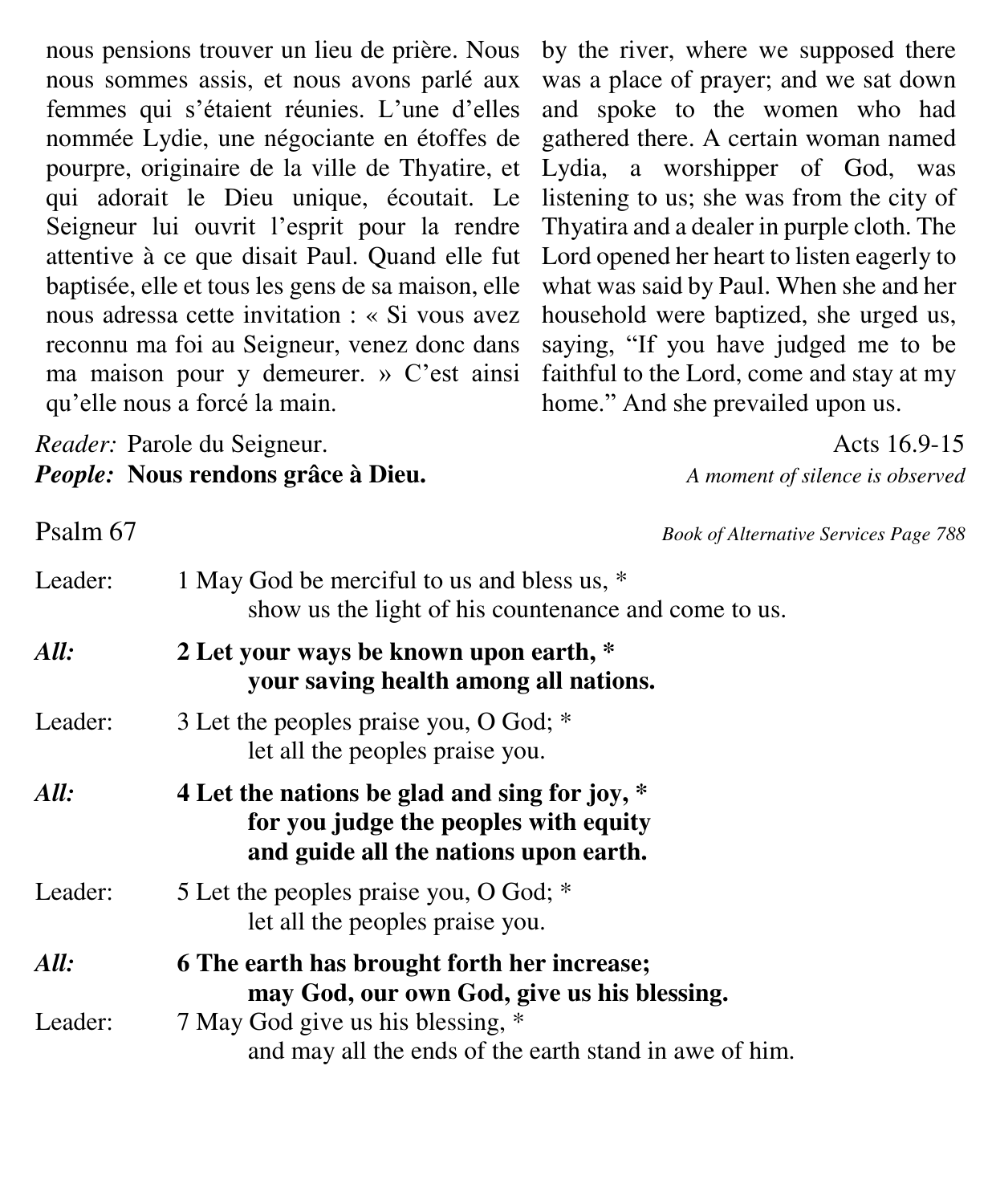#### **Second Reading** *Please be seated*

*Reader:* A Reading from the Revelation to John the Divine.

And in the spirit, an angel carried me away to a great, high mountain and showed me the holy city Jerusalem coming down out of heaven from God. I saw no temple in the city, for its temple is the Lord God the Almighty and the Lamb. Then the angel showed me the river of the water of life, bright as crystal, flowing from the throne of God and of the Lamb through the middle of the street of the city. On either side of the river is the tree of life with its twelve kinds of fruit, producing its fruit each month; and the leaves of the tree are for the healing of the nations. Nothing accursed will be found there any more. But the throne of God and of the Lamb will be in it, and his servants will worship him; they will see his face, and his name will be on their foreheads. And there will be no more night; they need no light of lamp or sun, for the Lord God will be their light, and they will reign forever and ever.

*Reader:* The word of the Lord. Revelation 21.10, 22-22.5 *People:* **Thanks be to God.** *A moment of silence is observed*

Gospel Acclamation: #715 – "ALLELUIA!" *Please stand & sing*



*Please stand and sing the Gospel Acclamation* 

*The choir will sing Verse 1 before the Gospel and Verse 2 after the Gospel. The people join in the acclamation.* 

- *Choir:* 1. The Word of the Lord lasts forever. What is the Word that is living it is *brought to us through his Son Jesus Christ? All sing the refrain*
- *Choir: 2. The Word of the Lord is alive, the Word of God is active it can judge our thoughts, bring us closer to the Father.*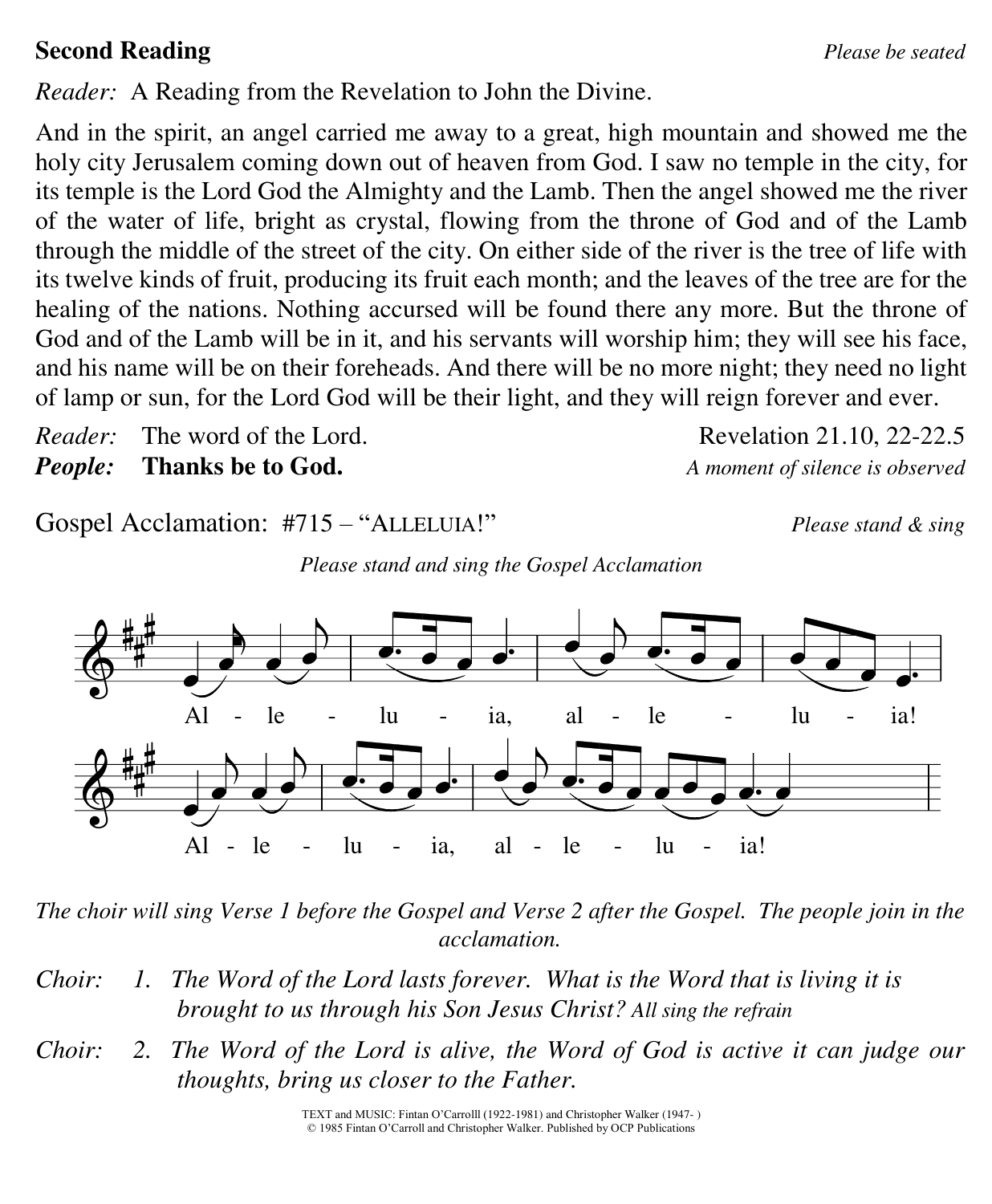#### **The Gospel**

*Priest:* The Lord be with you. *People:* **And also with you.** *Priest:* The Holy Gospel of our Lord Jesus Christ according to John. *All:* Glo-ry to you, Lord Je-sus Christ.

Jesus answered him, 'Those who love me will keep my word, and my Father will love them, and we will come to them and make our home with them. Whoever does not love me does not keep my words; and the word that you hear is not mine, but is from the Father who sent me.'I have said these things to you while I am still with you. But the Advocate, the Holy Spirit, whom the Father will send in my name, will teach you everything, and remind you of all that I have said to you. Peace I leave with you; my peace I give to you. I do not give to you as the world gives. Do not let your hearts be troubled, and do not let them be afraid. You heard me say to you, "I am going away, and I am coming to you." If you loved me, you would rejoice that I am going to the Father, because the Father is greater than I. And now I have told you this before it occurs, so that when it does occur, you may believe.

*Priest:* The Gospel of Christ. John 14.23-29

 $\rightarrow$   $\circ$   $\circ$   $\circ$   $\circ$   $\circ$   $\circ$   $\bullet$   $\bullet$ *All:*  Praise to you, Lord Je-sus Christ.

**Sermon:** The Rev. Dr. Holly Ratcliffe *Please be seated* 

*A moment of silence is observed.* 

#### **The Nicene Creed** *Please stand*

*Priest:* Let us confess our faith as we say,

*All:* **We believe in one God, the Father, the almighty, maker of heaven and earth, of all that is, seen and unseen. We believe in one Lord, Jesus Christ, the only Son of God, eternally begotten of the Father, God from God, Light from Light, true God from true God, begotten, not made, of one being with the Father. Through him all things were made. For us and for our salvation he came down from heaven: by the power of the Holy Spirit he became incarnate from the Virgin Mary, and was made man. For our sake he was crucified under Pontius Pilate; he suffered death and was buried. On the third day he rose again in accordance with the scriptures; he ascended into heaven, and is seated at the right hand of the Father. He will come again in glory to judge the living and the dead, and his kingdom will**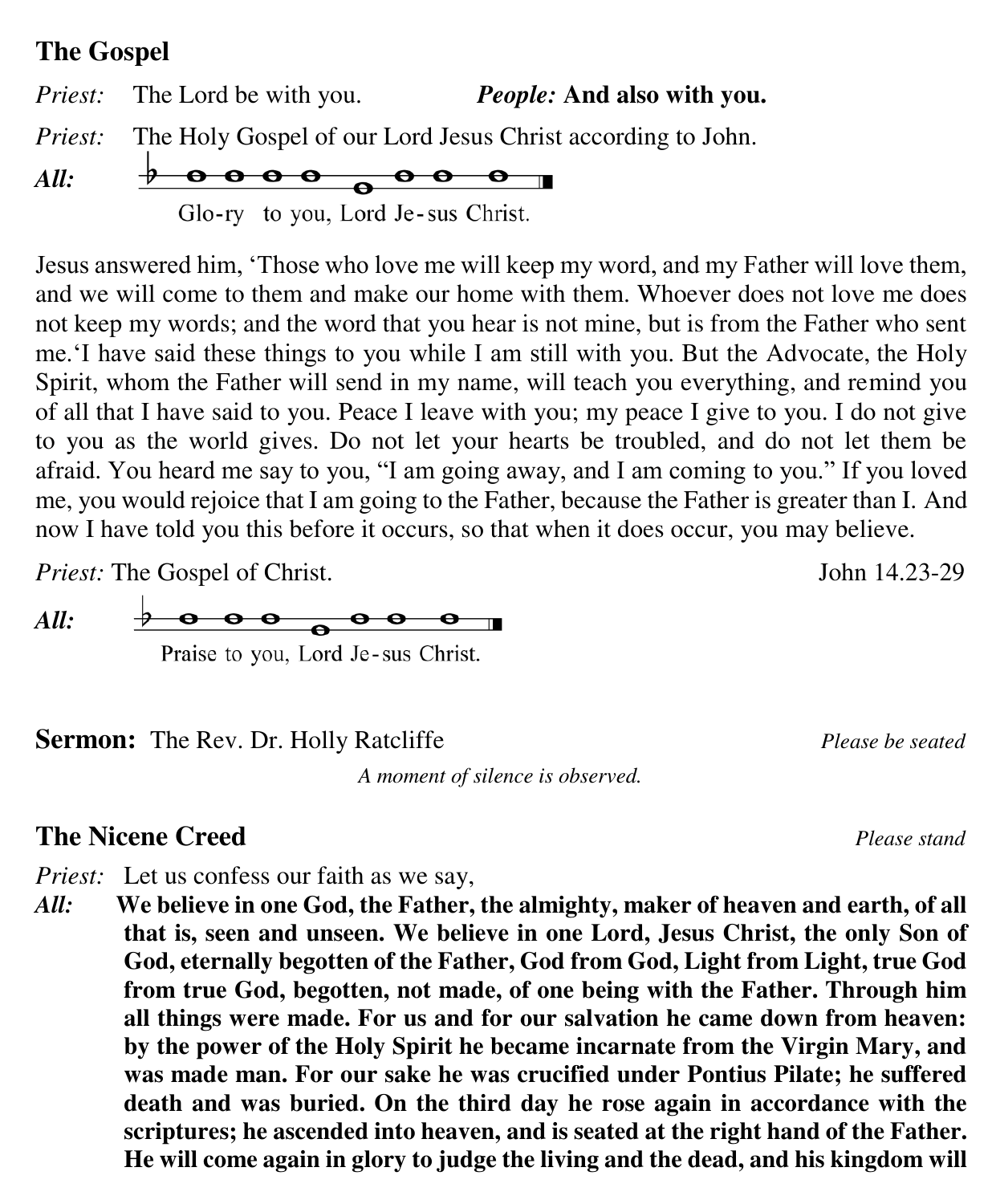**have no end. We believe in the Holy Spirit, the Lord, the giver of life, who proceeds from the Father. With the Father and the Son he is worshipped and glorified. He has spoken through the prophets. We believe in one holy catholic and apostolic Church. We acknowledge one baptism for the forgiveness of sins. We look for the resurrection of the dead, and the life of the world to come. Amen.** 

#### **The Prayers of the People** *Please be seated*

Leader: Jesus came into the world to give us peace. Let us offer prayers to God for all whose hearts are troubled and afraid.

> We pray for the Church in every place, for this holy assembly and for all who gather in Christ.

> > *(Prayers for the Church are offered.)*

Risen Lord, giver of life

#### *All:* **Hear our prayer.**

Leader: We pray for the world and its leaders, our country and its peoples.

*(Prayers for the world are offered.)* 

*…*That there may be justice and peace on the earth.

Risen Lord, giver of life:

#### *All:* **Hear our prayer.**

Leader: We pray for all those in danger and need, the sick, the suffering, and the oppressed.

*(Prayers are offered for the sick and those in need).* 

I invite your prayers and petitions, spoken aloud or offered in the sanctity of silence. *Please offer your prayers, as the Spirit moves you* 

*…*That being freed from anxiety, they may live in joy, peace and health.

Risen Lord, giver of life:

#### *All:* **Hear our prayer.**

- Leader: We pray for all who have died and for those in sorrow and bereavement. *(Prayers are offered for the departed.)*
- Leader: Rest eternal grant unto them, O Lord.
- *All:* **And let light perpetual shine upon them.**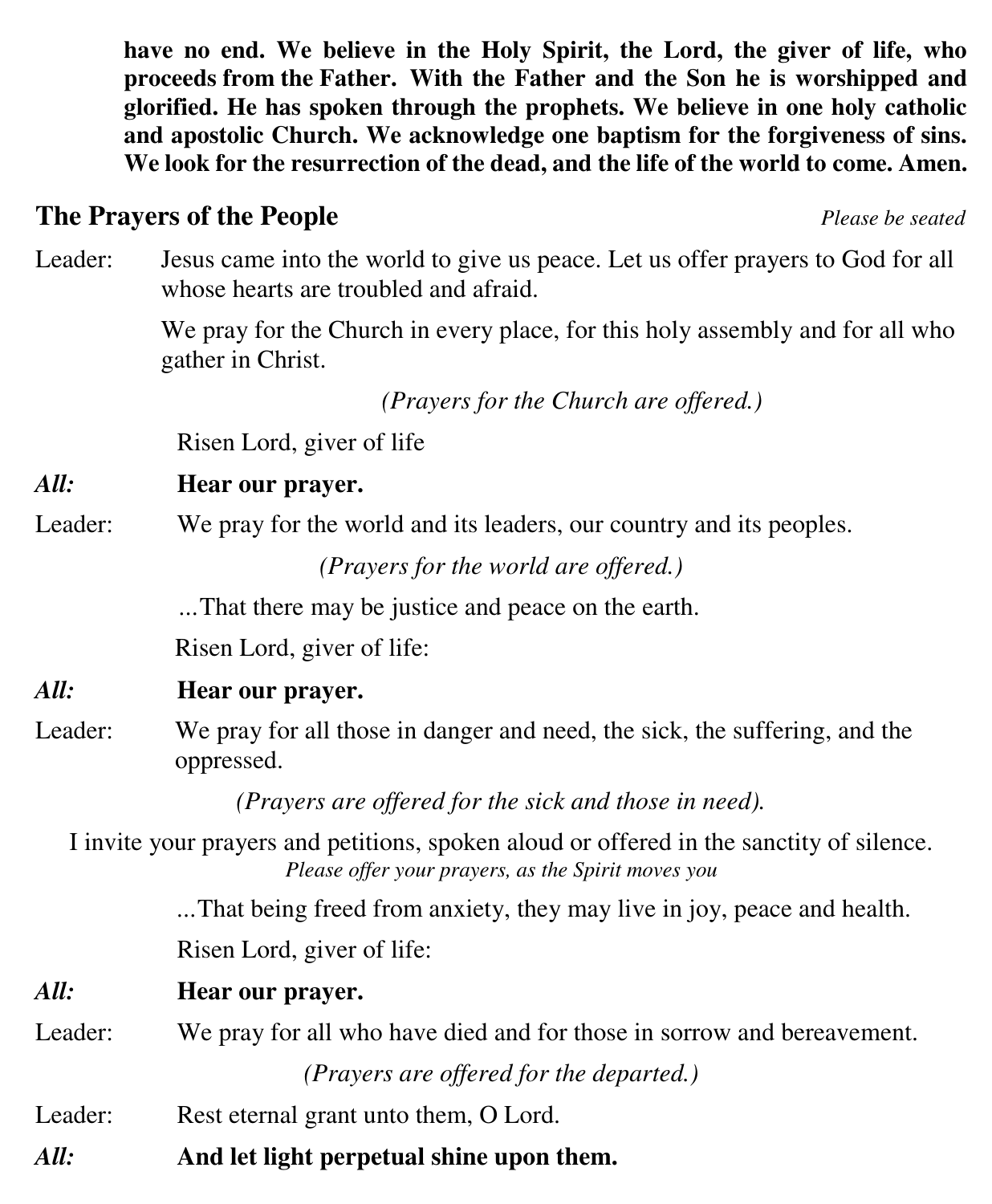Leader: May they rest in peace and rise in glory.

*All:* **Amen.**

Leader: Remembering Mary the mother of Jesus, George our patron, and all the saints, let us offer ourselves and one another to the living God through Christ.

#### *All:* **To you, O Lord.**

Priest: Blessed are you, Lord of heaven and earth, who gives us the water of life. Hear our prayers for all peoples and bring us at last to your holy city Jerusalem; through Jesus Christ our Lord.

*All:* **Amen.** 

#### **Confession and Absolution**

- *Ministrant:* Dear friends in Christ, God is steadfast in love and infinite in mercy; he welcomes sinners and invites them to his table. Let us confess our sins, confident in God's forgiveness.
- *Priest:* Most merciful God,
- *All:* **we confess that we have sinned against you in thought, word, and deed, by what we have done, and by what we have left undone. We have not loved you with our whole heart; we have not loved our neighbours as ourselves. We are truly sorry and we humbly repent. For the sake of your Son Jesus Christ, have mercy on us and forgive us, that we may delight in your will, and walk in your ways, to the glory of your name. Amen.**
- *Priest:* Almighty God have mercy upon you, pardon and deliver you from all your sins, confirm and strengthen you in all goodness, and keep you in eternal life; through Jesus Christ our Lord.
- *All:* **Amen.**

#### **The Peace** *Please stand*

#### *Please stand in your pew and verbally share the peace with those around you.*

- *Priest:* The peace of the Lord be always with you.
- *People:* **And also with you.**
- *Priest:* If you love me, you will keep my word, and my Father will love you, and we will come to you. *(John 14.23)*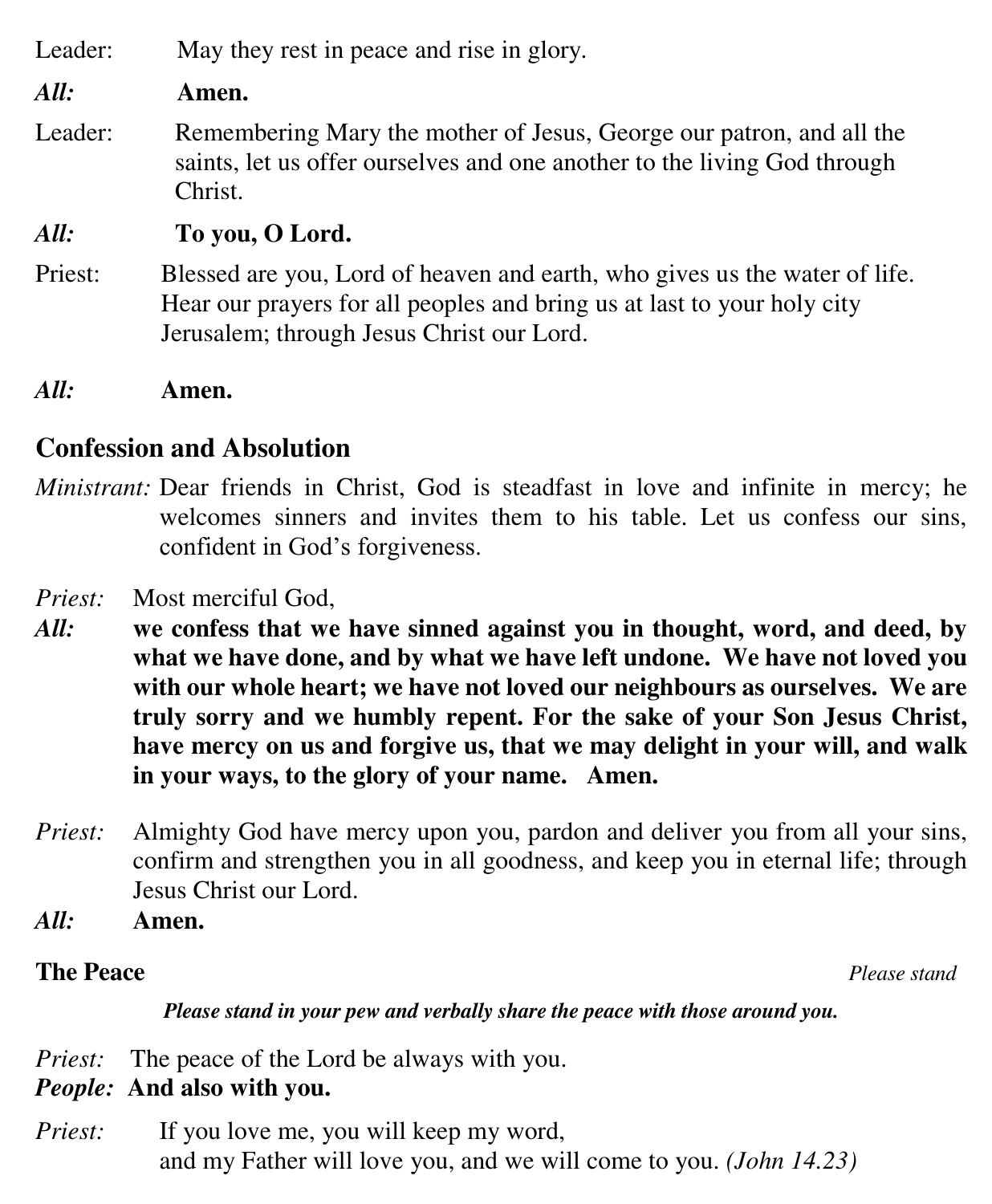#### **OFFERTORY ANTHEM: The Secret of Christ** *Richard Shephard (b. 1949)*

For a long time, I have held my peace, but now I speak. I will lead the blind in a way that they know not, in paths that they have not known I will guide them. I will turn their darkness into light, and I will not forsake them. And he shewed me a pure river of the water of life, clear as crystal, proceeding out of the throne of God; and on either side of the river was there the tree of life, and the leaves of the tree were for the healing of the nations. Help us, Lord, to persevere in prayer with minds awake and thankful hearts, that we may share the secret of Christ with those we meet on our earthly pilgrimage, following in the steps of Jesus, our Master and our friend. Amen.





#### **Prayer over the Gifts**

*Priest:* God of glory, accept all we offer you this day, and bring us to that eternal city of love and light, where Christ is King. We ask this in his name.

*All:* **Amen.**

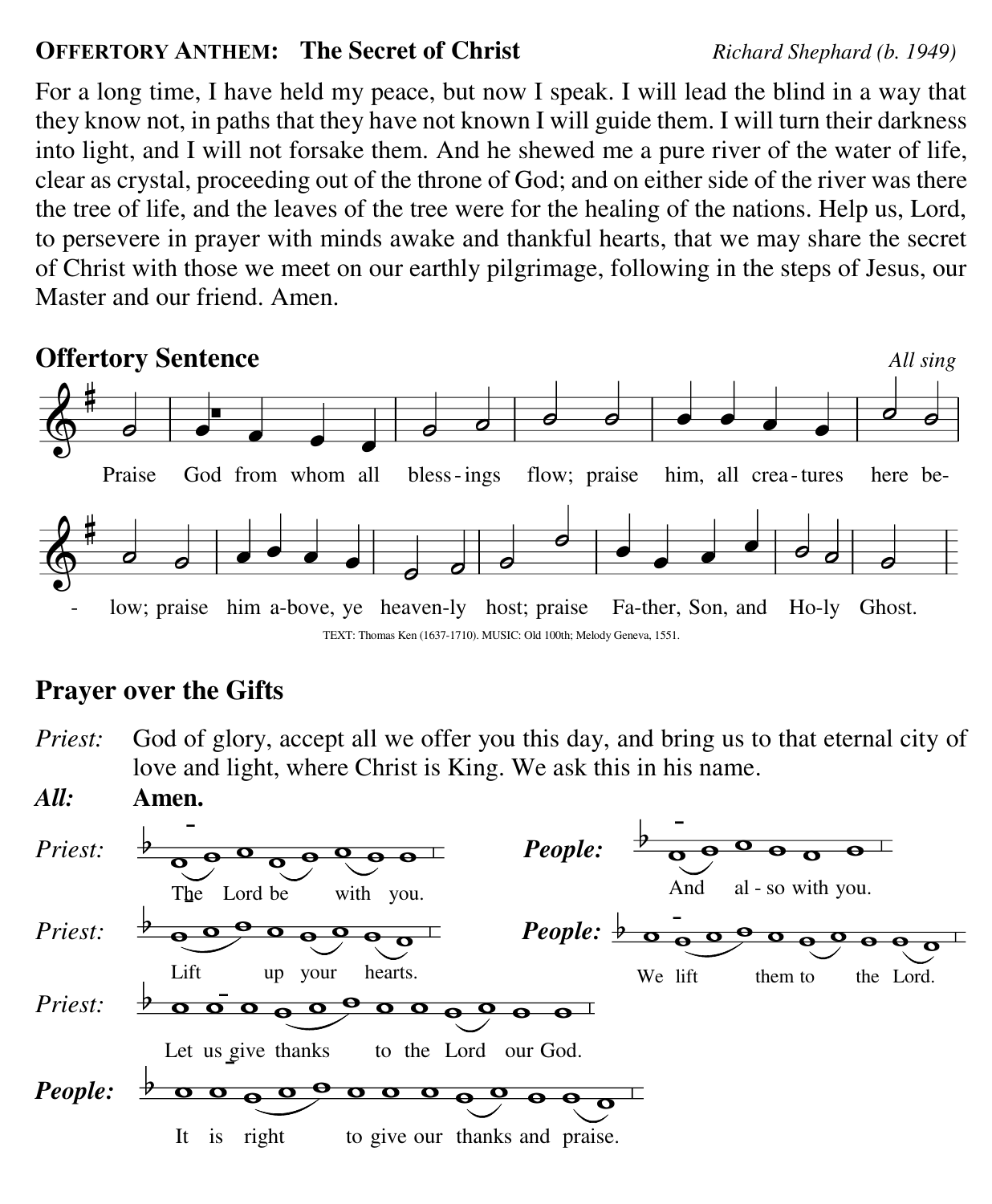*Priest:* Holy God, Lover of creation, we give you thanks and praise for in the ocean of your steadfast love you bear us and place the song of your Spirit in our hearts. When we turn from your love and defile the earth, you do not abandon us. Your Spirit speaks through Huldah and Micah, through prophets, sages, and saints in every age, to confront our sin and reveal the vision of your new creation. Joining in the song of the universe we proclaim your glory singing.



 *Please be seated* 

*Priest:* Gracious God, in the fullness of time you sent Jesus the Christ to share our fragile humanity. Through Jesus' life, death, and resurrection you open the path from brokenness to health, from fear to trust, from pride and conceit to reverence for you. Rejected by a world that could not bear the Gospel of life, Jesus knew death was near. His head anointed for burial by an unknown woman, Jesus gathered together those who loved him. He took bread, gave thanks to you, broke it and gave it to his friends, saying, "Take and eat: this is my body which is given for you. Do this for the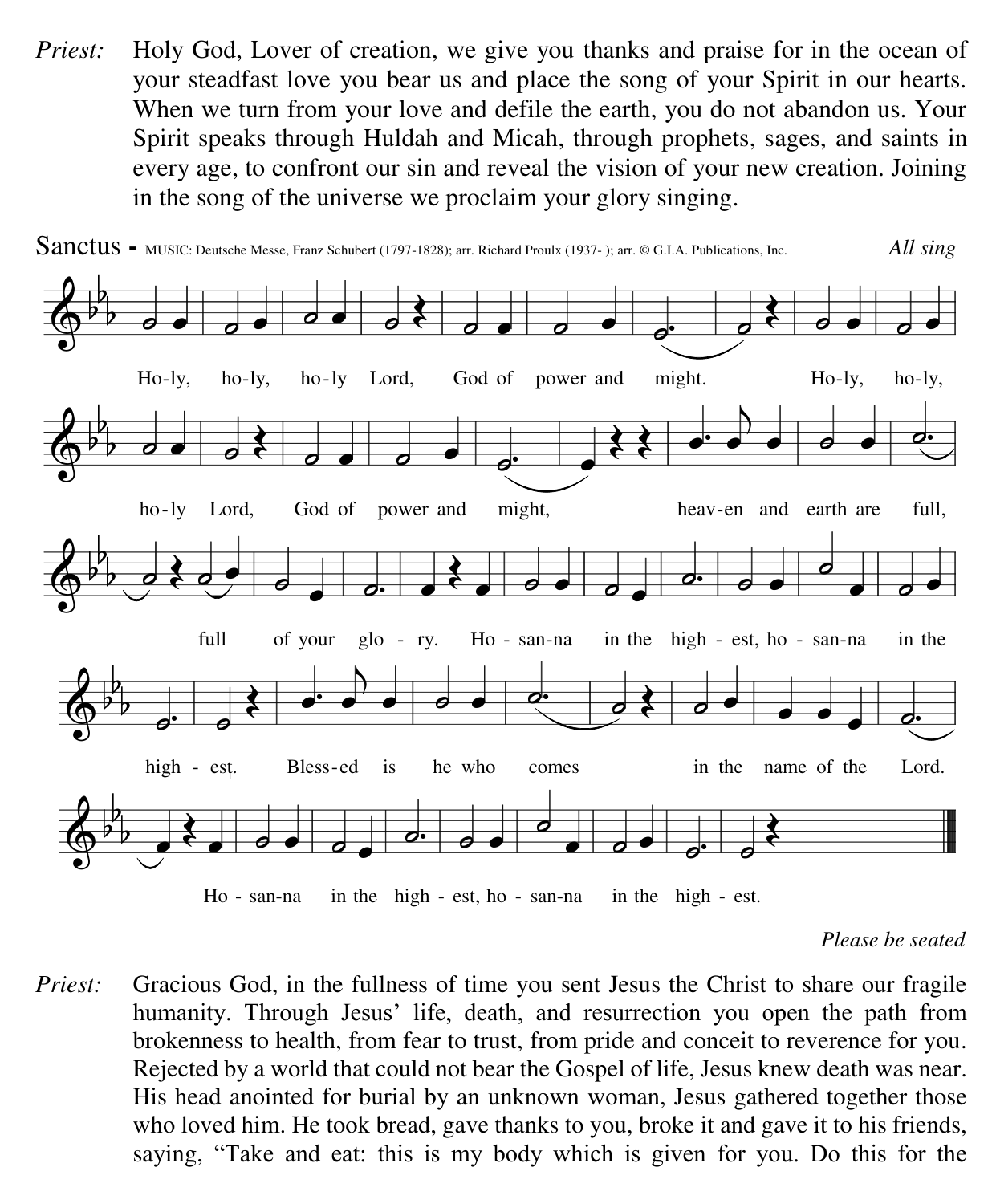remembrance of me." After supper, Jesus took the cup of wine, gave you thanks, and said "Drink this all of you, this is my blood of the new covenant which is shed for you and for many. Whenever you drink it, do this for the remembrance of me." And now we gather at this table in response to his commandment, to share the bread and cup of Christ's undying love, and to proclaim our faith.



MUSIC: The Sunday Eucharist; arr. Martin How (1931- ); arr. © G.I.A. Publications, Inc.

- *Priest:* Breathe your Holy Spirit the wisdom of the universe, upon these gifts that we bring to you: this bread, this cup, ourselves, our soul and bodies, that we may be signs of your love for all the world and ministers of your transforming purpose. Through Christ, with Christ, and in Christ, in the unity of the Holy Spirit all glory is yours, Creator of all, and we bless your holy name for ever.
- *All:* **Amen.**

#### **The Lord's Prayer**

*Priest:* Gathering all our praises into one, let us pray as our Saviour taught us.

**Our Father, who art in heaven, hallowed be thy name, thy kingdom come, thy will be done, on earth as it is in heaven. Give us this day our daily bread. And forgive us our trespasses, as we forgive those who trespass against us. And lead us not into temptation, but deliver us from evil. For thine is the kingdom, the power, and the glory, for ever and ever. Amen.**

**Notre Père, qui es aux cieux, que ton Nom soit sanctifié, que ton règne vienne. Que ta volonté soit faite sur la terre comme au ciel. Donne-nous aujourd'hui notre pain de ce jour. Pardonne-nous nos offenses, comme nous pardonnons aussi à ceux qui nous ont offensés. Et ne nous soumets pas à la tentation, mais délivre-nous du mal. Car c'est à toi qu'appartiennent le règne, la puissance et la gloire, dans les siècles des siècles. Amen.** 

#### **The Breaking of the Bread**

- *Priest:* We break this bread to share in the body of Christ.
- *People:* **We, being many, are one body, for we all share in the one bread.**
- *Priest:* The gifts of God for the People of God.
- *People:* **Thanks be to God.**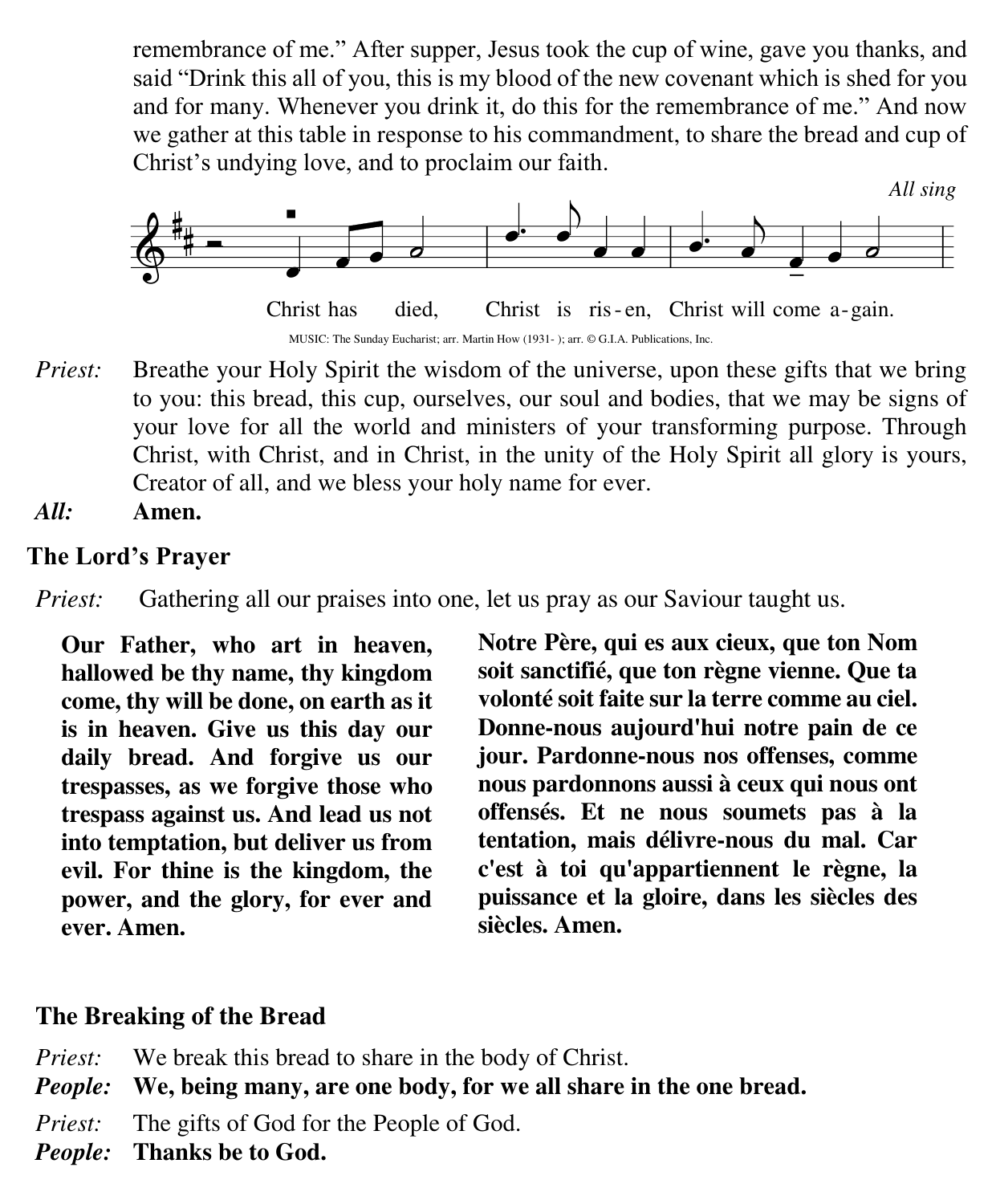

#### **The Communion**

*All Christians are invited to receive Holy Communion.* 

*Please remain in your seat and stand when the priest, deacon or lay ministrant approaches. If you would like to receive a blessing, please cross your arms over your chest. Please wait to remove your mask until the priest has moved to the next person. Gluten free wafers are available.*

#### **Prayers for Spiritual Communion**

#### **For those on zoom, you may want to pray one of these the prayers for Spiritual Communion.**

*In union, O Lord, with the faithful at every altar of your Church where the Holy Eucharist is now being celebrated, I desire to offer you praise and thanksgiving. I present to you my soul and body with the earnest wish that I may always be united to you and, since I cannot now receive you sacramentally, I beseech you to come spiritually into my heart. I unite myself with you and embrace you with all the love of my soul. Let nothing ever separate you from me. May I live in you and may you live in me, both in this life and in the life to come. Amen.* 

*Lord, you stand at the door of my heart and knock. You wait for me and only I can let you in. I believe and trust in you and ask you now to fill me with presence. Feed me with your body and unite me in your blood, that I may be your blessing to a world in need. Amen.*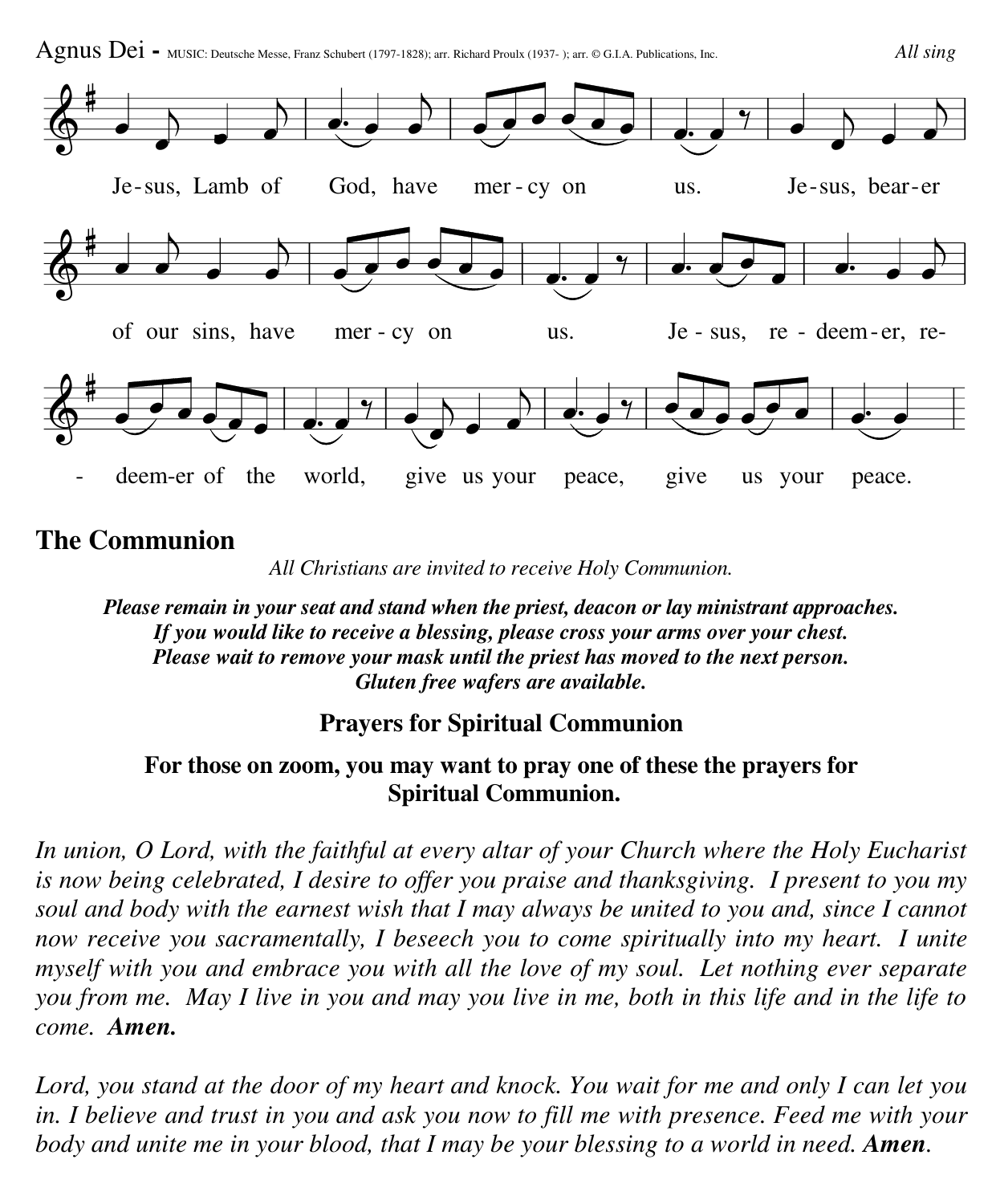Communion Hymn: #500– "SISTER, LET ME BE YOUR SERVANT" *All sing* 



Text: Richard Gillard (1953- ), Music: Melody Richard Gillard (1953- ); arr Betty Carr Pulkingham (1928-)Text and Music: © 1977 Scripture in Song (a div. of Integrity Music, Inc. All rights reserved . International copyright secured. Used by permission.

#### **Prayer after Communion** *Please stand*

*Priest*: Let us pray. Father, you restored us to life by raising your Son from death. May we who receive this sacrament always be strengthened to do your will, in the name of Jesus Christ the risen Lord.

*All:* **Amen.**

*Priest*: Glory to God

*All:* **whose power working in us can do infinitely more than we can ask or imagine. Glory to God from generation to generation, in the Church and in Christ Jesus for ever and ever. Amen.**

#### **The Blessing Announcements,**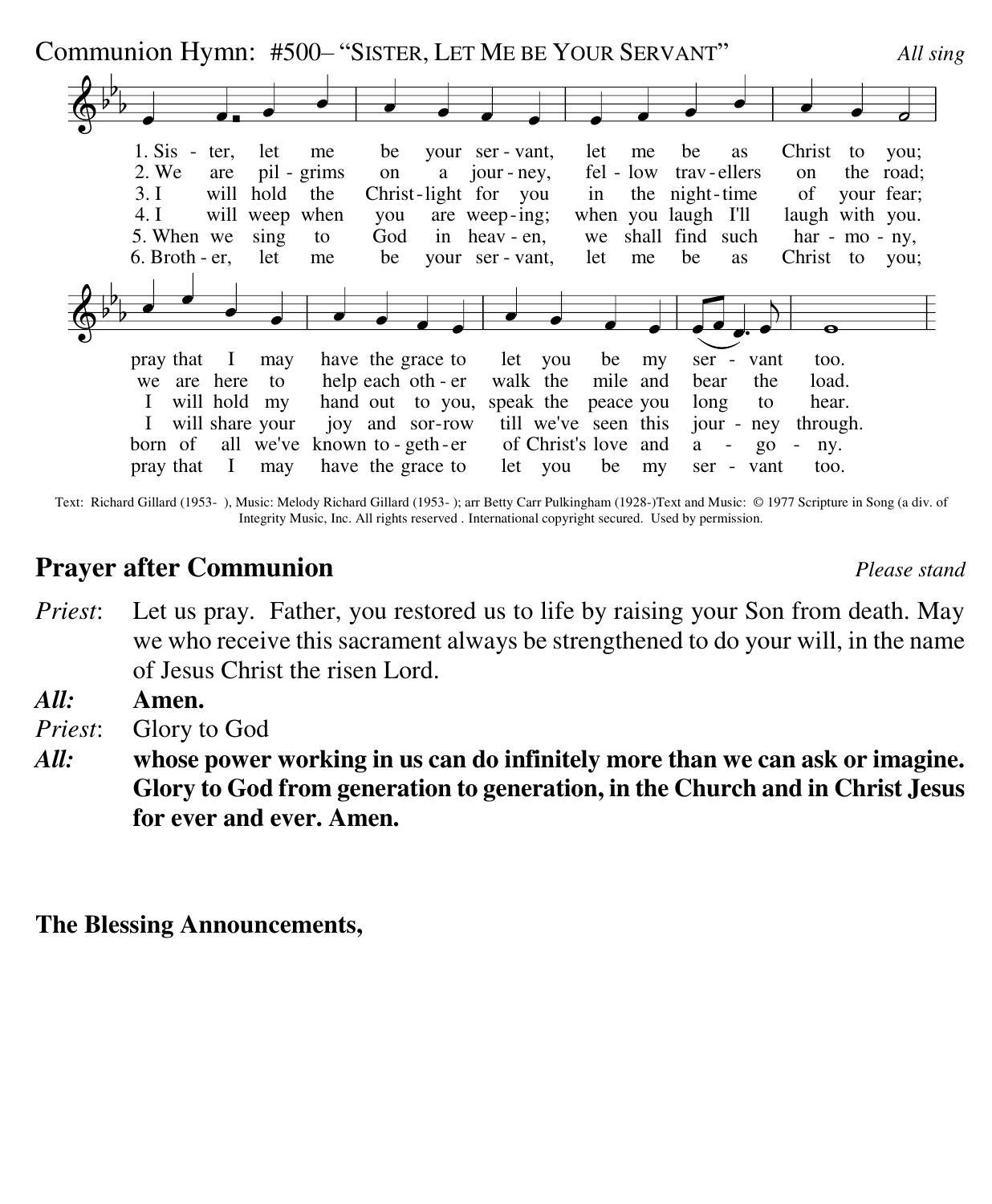4. Sa - viour, if of Zi-on's ci - ty I through grace a mem-ber am, 2. See! The streams of  $\overline{v}$  iv ing wa - ters, spring-ing from  $\overline{e}$  - ter - nal love, 3. Round each hab - i - ta - tion hov - ering, see the cloud and fire ap - pear 2. See! The streams of  $\overline{div}$ -ing- wa - ters, spring-ing from e - ter- nal-love, 1. Glo - rious things of thee are spo - ken,  $Zi$  - on, ci - ty of our God;  $\breve \Phi$  $\frac{1}{2}$ )<br>b  $\frac{1}{2}$  $\overline{\cdot}$   $\overline{\cdot}$  $\overline{)}$  $\overline{\phantom{a}}$  $\overline{\phantom{a}}$  $\frac{1}{\cdot}$  $\overrightarrow{a}$  $\overline{\phantom{a}}$  $\overline{\bullet}$ let the world de ride or pi - ty, I will glo - ry in thy name. for  $\hat{a}$  glo - ry and a cov - ering show - ing- that the Lord is near. well sup - ply thy sons and daugh ters and all fear of want re - move. he whose word can - not be bro - ken- formed thee for his own a - bode.  $\breve \Phi$  $\frac{1}{2}$  $\frac{1}{2}$  $\frac{1}{2}$  $\overline{\phantom{a}}$  $\overline{b}$  $\overline{\cdot}$  $\overrightarrow{ }$  $\frac{1}{\cdot}$  $\overrightarrow{a}$  $\blacksquare$  $\overline{\bullet}$ the world's best plea - sure, all its boast - ed pomp and show: Thus they march, the pil - lar- lead - ing, light by night and shade by day; On the rock of a - ges found-ed, what can shake thy sure re - pose?<br>Who can faint, when such a riv - er ev - er flows their thirst to as-suage? On the rock of a - ges found-ed, what can shake thy sure  $\breve \Phi$  $\frac{1}{2}$  $\frac{1}{2}$  $\frac{1}{2}$  $\overline{\phantom{a}}$  $\blacksquare$  $\overline{\phantom{a}}$  $\overrightarrow{ }$  $\blacksquare$  $\overline{\phantom{0}}$  $\overrightarrow{a}$  $\overline{a}$  $\overline{1}$ .  $\overline{\mathcal{L}}$  $\frac{1}{\mathbf{e}}$ so - lid joys and last ing trea sure none but  $\overline{Z}$  i - on's chil dren know. dai - ly on the man-na feed ing which God gives them when they pray. Grace, which like the Lord, the giv - er, ne - ver fails from age to age? With sal - va- tion's walls sur - round-ed, thou may est smile at all thy foes.  $\breve \Phi$  $\frac{1}{2}$  $\frac{1}{2}$  $\frac{1}{2}$  $\begin{array}{c} \begin{array}{c} \text{ } \\ \text{ } \\ \text{ } \\ \text{ } \\ \end{array} \end{array}$  $\text{Fad}$  - ing is  $\overline{\cdot}$  $\bigoplus$  $\overline{\cdots}$  $\frac{1}{\bullet}$  $\frac{1}{2}$  $\frac{1}{\sqrt{2}}$ Recessional Hymn: #388 – "GLORIOUS THINGS OF THEE ARE SPOKEN" *Please stand & sing* 

TEXT: John Newton (1725-1807), alt. MUSIC: Austria; Franz Josef Haydn (1732-1809).

#### **Dismissal**

*Priest:* Go in peace to love and serve the Lord. Alleluia, alleluia! *People:* **Thanks be to God. Alleluia, alleluia!** 

**Postlude:** Allegro di molto e con fuoco (Fantaisie en mi bémol majeur)

*Camille Saint-Saëns (1835-1921)* 

All liturgical texts excerpted from the Book of Alternative Services copyright © 2004 by the General Synod of the Anglican Church of Canada. All rights reserved. Reproduced under license from ABC Publishing, Anglican Book Centre, a ministry of the General Synod of the Anglican Church of Canada, from Anglican Liturgical Library. AELF French translations of Scripture are copyright Association Épiscopale Liturgique pour les pays Francophones – 2008. Further copying is prohibited. All music, not in the public domain, is reproduced under CCLI #376317. ,我们也不能会在这里,我们的人们就会不能会在这里,我们也不能会不能会不能会不能会不能会不能会不能会不能会不能会不能会。""我们的人们就会不能会不能会不能会不能会

**\_\_\_\_\_\_\_\_\_\_\_\_\_\_\_\_\_\_\_\_\_\_\_\_\_\_\_\_\_\_\_\_\_\_\_\_\_\_\_\_\_\_\_\_\_\_\_\_\_\_\_\_\_\_\_\_\_\_\_\_\_\_\_\_\_\_\_\_\_\_\_\_\_\_\_\_\_\_\_\_\_\_\_\_\_\_\_\_\_\_\_\_\_\_\_\_\_\_\_\_\_\_\_\_\_\_\_\_\_\_\_\_\_\_\_\_\_\_\_\_\_\_\_\_\_\_\_\_\_\_\_\_\_\_\_\_\_\_\_\_\_\_\_\_\_\_\_\_\_\_\_\_\_\_\_\_\_\_\_\_\_\_\_\_\_\_\_\_\_\_\_\_\_\_\_\_\_\_\_\_\_\_\_\_\_\_\_\_\_\_\_\_\_\_\_\_\_\_\_\_\_\_\_\_\_\_\_\_\_\_\_\_\_\_\_\_\_\_\_\_\_\_\_\_\_\_\_\_\_\_\_\_\_\_\_\_**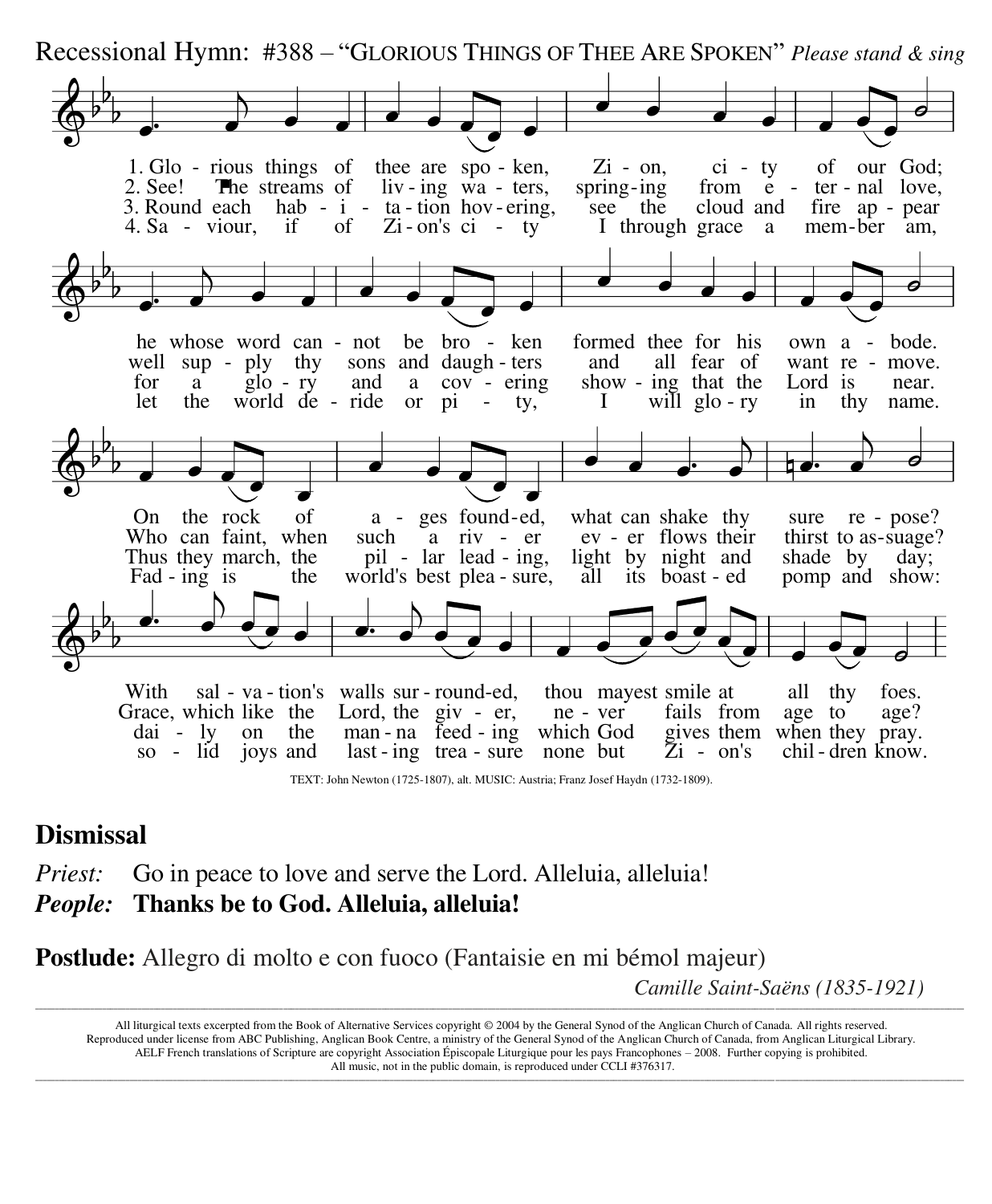#### **Our Motto and Mission Statement:**  "To know Christ and to make Him known"

To actively witness to the faith that is given to each of us as we open our hearts and minds to God, and to share this wholeheartedly with those who live, work and study in downtown Montreal through the transforming love of Jesus and the empowering of the Holy Spirit.

We welcome all visitors and newcomers to our services today. If you are a visitor, we invite you to make yourself known to one of our Greeters or Clergy.

Nous souhaitons la bienvenue aux visiteurs et aux nouveaux venus à nos services d'aujourd'hui et nous vous invitons à vous faire connaître auprès d'une des personnes à l'accueil ou auprès d'un membre du clergé.

#### **TODAY**

**There is Sunday School (Children's Program) during the 10:30 service Following the 10:30 a.m. service ...** We invite everyone to join us for coffee hour. **THIS WEEK** 

| <b>Wednesday</b> $12:15$ p.m. |            | Mid-week Prayer Service (Zoom)         |
|-------------------------------|------------|----------------------------------------|
|                               | 12:45 p.m. | Bible Study on the Book of Acts (Zoom) |

#### **NEXT SUNDAY – MAY 22, 2022 ASCENSION SUNDAY**

Acts 1.1-11 /Ephesians 1.15-23 / Luke 24.44-53

| $9:00$ a.m.  | <b>Holy Communion</b> (Chapel)                       |
|--------------|------------------------------------------------------|
|              | <i>Preacher:</i> The Rev. Deacon Dr. Maylanne Maybee |
| $10:30$ a.m. | <b>Choral Eucharist</b>                              |
|              | <i>Preacher:</i> The Rev. Deacon Dr. Maylanne Maybee |

#### **NOTICES**

**There will be information at the 10:30 service next Sunday on ways to support St. George's. Members of the Stewardship Committee will be there to share.** 

#### **VOLUNTEERS NEEDED FOR MEAL PROGRAMME**

The **Georges Aide meal program** is looking for volunteers to help with food preparation during the week, particularly on Wednesdays (morning or afternoon). Working under the direction of the chef, the volunteers help prepare and package 400 meals a week. The meals are distributed by partner organizations and also directly out the door to our homeless neighbours and those experiencing food-insecurity. For more information, contact [office@st-georges.org.](mailto:office@st-georges.org)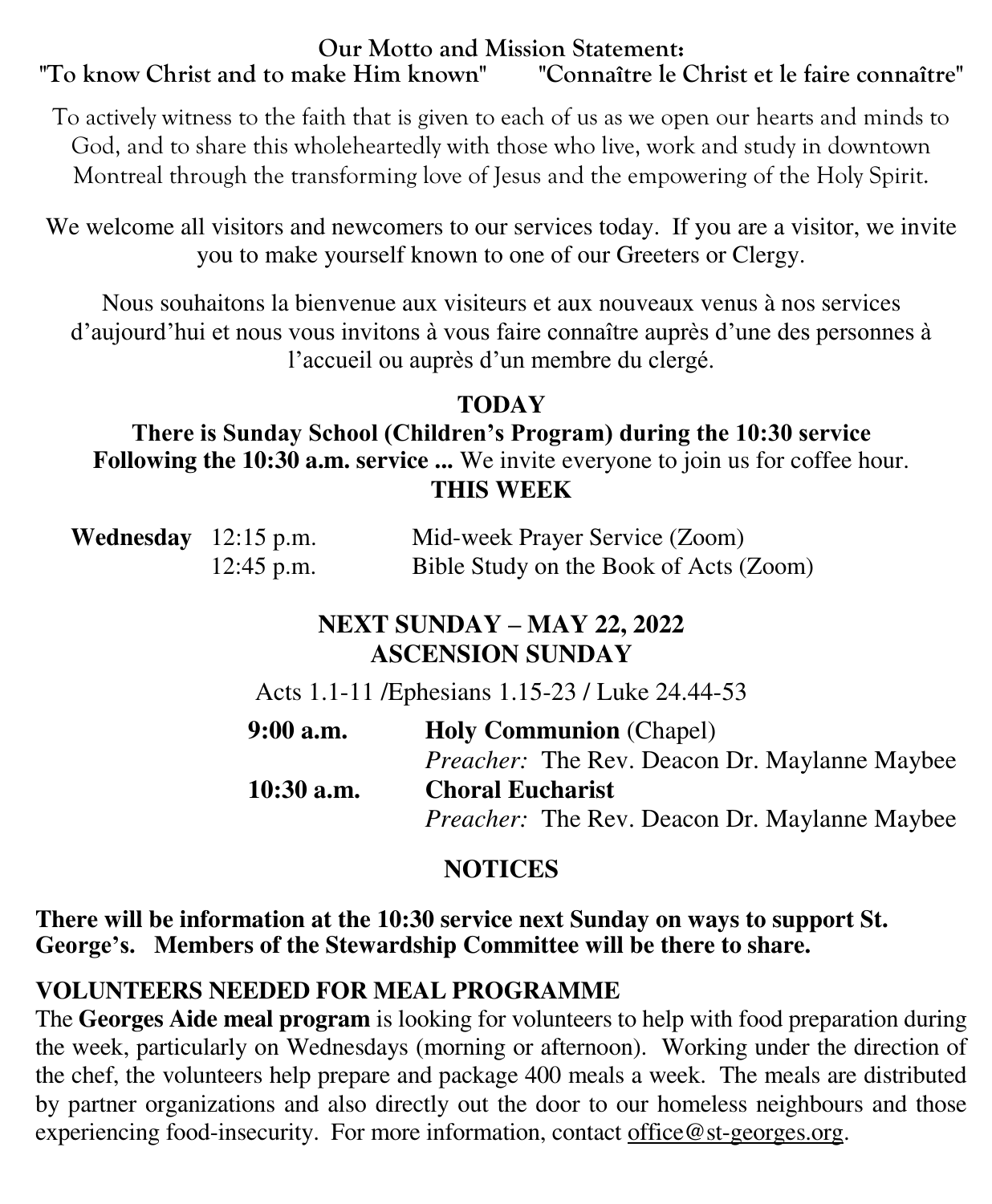**FAMILY DAY-** June 4th from 11am-2pm on the grounds of St Philips Church (7505) Sherbrooke West). Bouncy castle, picnic, live music, animation, clowns, etc. Registration required by May 27th in order to receive lunch and sign up for on-site activities. Free; donations encouraged to the Mile end Mission. You can register though the Diocesan website: [www.montreal.anglican.ca.](http://www.montreal.anglican.ca/) For more information email: mtlyyouth@montreal.anglican.ca

#### **Ways to support Humanitarian Aide to Ukrainian refugees**

- The Primates World Relief and Development Fund www.pwrdf.org.
- **The Ukrainian Holy Ghost Catholic Church** in Point St. Charles is collecting items. For a list of the items requested, go to their website [http://uchgc.com.](http://uchgc.com/)

### **Ways to give to St. George's**

- Use this QR code to give by Credit Card on your phone
- Interac transfer to: [accounting@st-georges.org](mailto:accounting@st-georges.org)
- $\div$  Contact the office to initiate or change your PAR giving
- Mail in Cheque to St. George's Church 1101 Stanley St., Montreal, QC, H3B 2B6
- ❖ Credit Card or Paypal through Canada Helps See the "Donate button" on our website [http://www.st-georges.org](http://www.st-georges.org/)